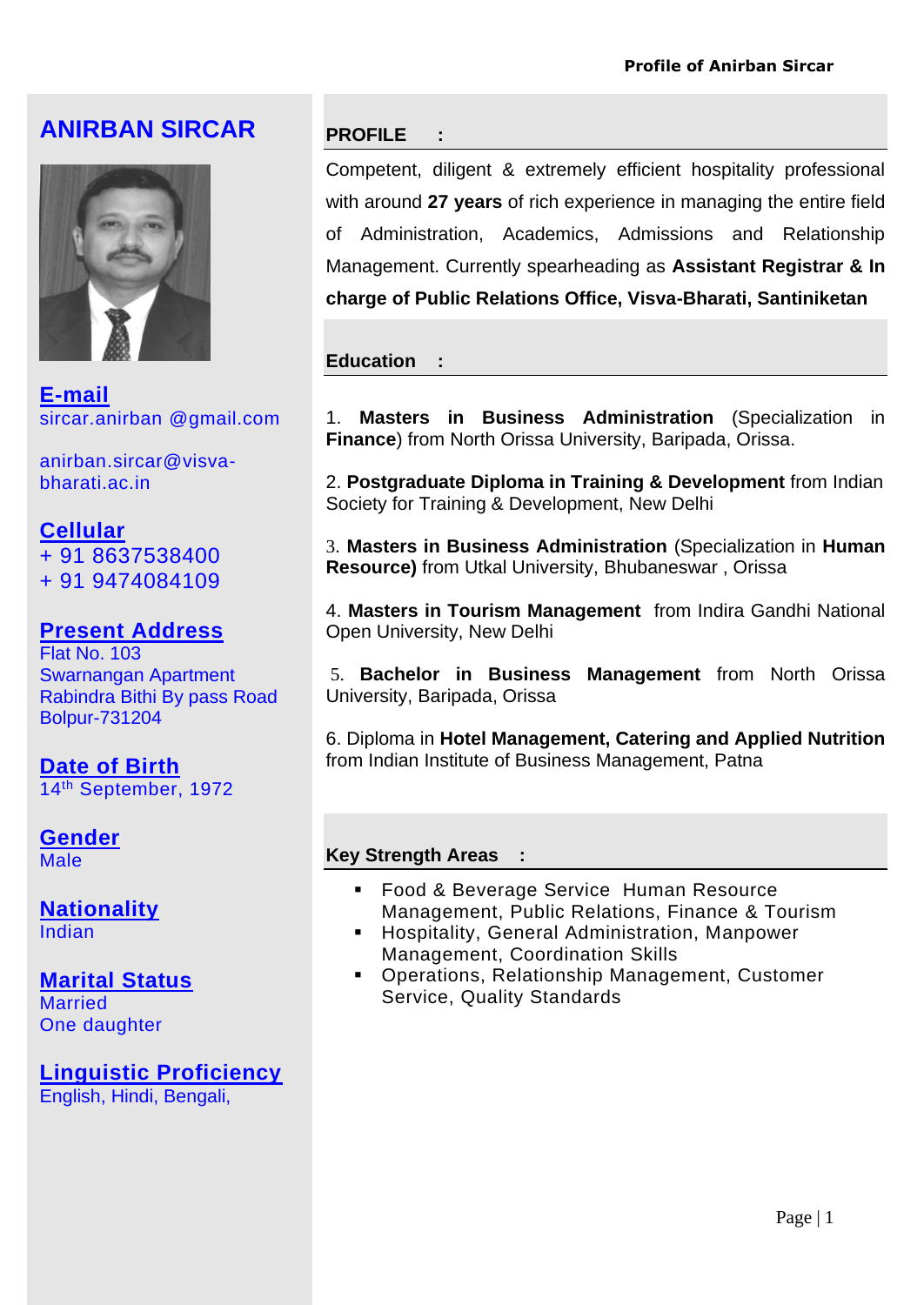## **Project, Trainings & Achievements :**

- (a) **Management Development Programme** sponsored by Royal Danish Embassy and organized by Vinod Gupta School of Management, IIT Kharagpur in the year 2002, 2003, 2004, 2005 and 2006.
- (b) **Third International Conference** organized by Vinod Gupta School of Management and Humanities & Social Science, IIT Kharagpur jointly with AIB- India in January 2005.
- (c) **Executive Education Program** organized by National Council of Hotel Management & Catering Technology, New Delhi and Institute of Hotel Management, Bengalure in **Food and Beverage Management** in February 2009.
- (d) AICTE sponsored **Staff Development Programme** on **Strategic Marketing and Sales: Creating Competitive Advantage** conducted by the Department of Business Management, C.V. Raman College of Engineering, Bhubaneswar in April 2010.
- (e) **National Seminar on Travel & Tourism** jointly sponsored by Government of India & Government of Tamilnadu and organized by State Institute of Hotel Management & Catering Technology, Tiruchirappalli in September 2008.
- (f) Workshop on **"Emotional Intelligence"** organized by ISTM, New Delhi from 05.10.2015 to 07.10.2015.
- (g) Workshop on **"Good Governance"** organized by ISTM, New Delhi from 25.04.2016 to 29.04.2016.
- (h) International Seminar on "**Academic-Industry Collaboration: Towards Bridging Skill Gap in Tourism Sector"** organized by IITTM, Bhubaneswar from 22.02.2019 to 24.02.2019.
- (i) National Tourism and Heritage Seminar on "**Heritage and Tourism- Community, Potential & Challenges**" organized by NSHM, Durgapur on 17<sup>th</sup> and 18<sup>th</sup> April 2019.
- (j) International Conference on " **Responsible Tourism Practices in India: Issues & Challenges**" organized by Department of Tourism Studies, School of Management, Pondicherry University on 7<sup>th</sup> to 9<sup>th</sup> December 2019.
- (k) Webinar on "**Covid 19: Renaissance of Accommodation Sector**" organized by Faculty of Hospitality & Tourism Management, Siksha'O' Anusandhan University, Bhubaneswar on 05.06.2020.
- (l) Webinar on "**Re-Imagining Heritage Tourism on the Lives & Livelihood in Post Pandemic World**" organized by Faculty of Hospitality & Tourism Management, Siksha'O' Anusandhan University, Bhubaneswar on 12.06.2020.
- (m)Webinar on "**Indian Ethos on Citizens Social Responsibility for managing present global crises**" organized by Faculty of Hospitality & Tourism Management, Siksha'O' Anusandhan University, Bhubaneswar on 29.06.2020.
- (n) Webinar on "**Career Progression in Hospitality Industry**" organized by Faculty of Hospitality & Tourism Management, Siksha'O' Anusandhan University, Bhubaneswar on 29.07.2020.
- (o) Webinar on "**Hospitality & Tourism Management Research: Methodological Analysis**" organized by Faculty of Hospitality & Tourism Management, Siksha'O' Anusandhan University, Bhubaneswar from 05.08.2020 to 11.08.2020.
- (p) Global Hospitality and Tourism Conference on " **Experiential Management and Marketing**" Organized by Department of Tourism & Hotel Management, NEHU, Shillong from 18<sup>th</sup> to 20<sup>th</sup> March, 2021.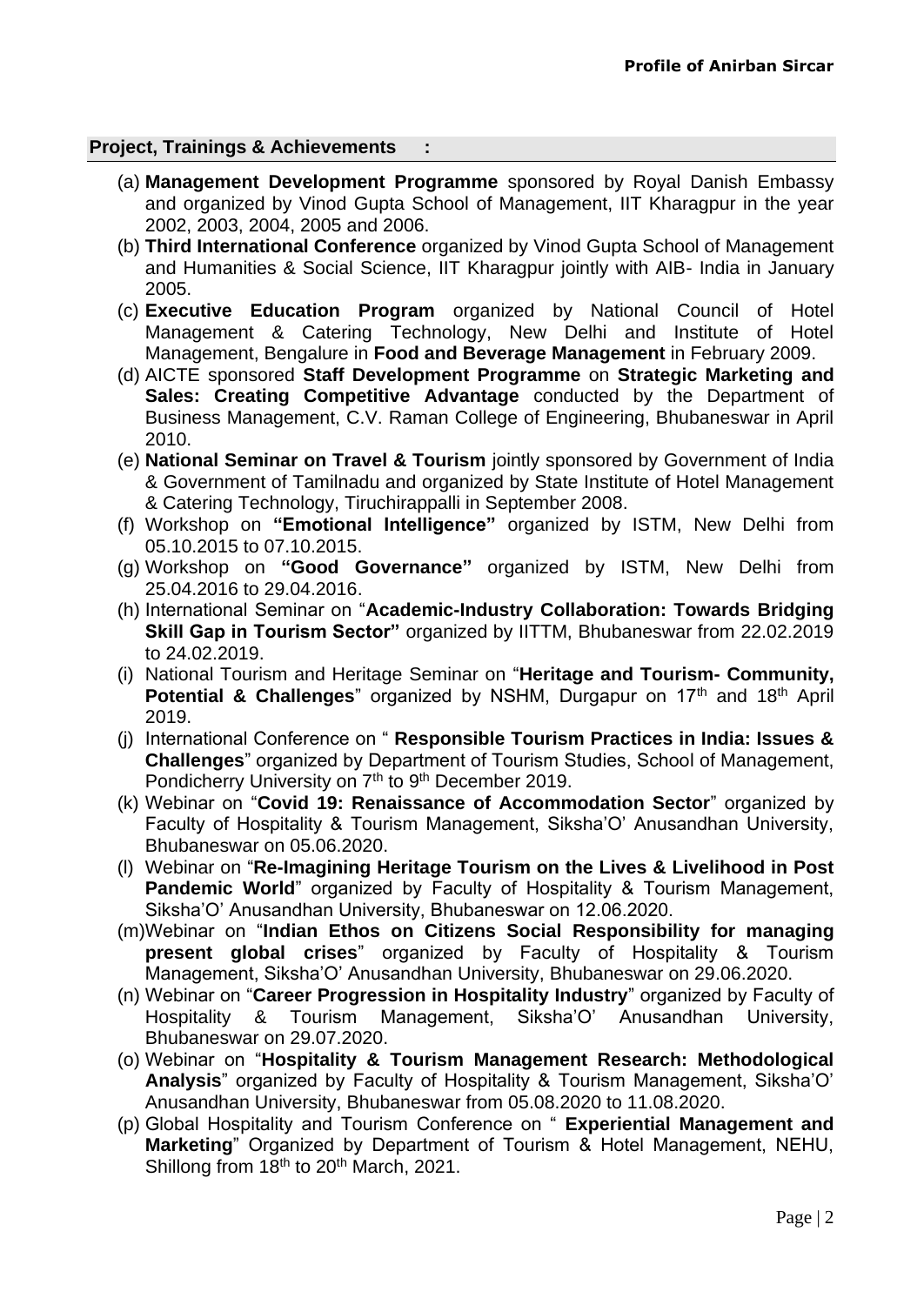(q) Webinar on " **Sustainable Tourism Practices**" organized by Scholl of Business, ASBM University, Bhubaneswar on 21st May 2021.

## **Details of R&D Projects Undertaken :**

Developed PC-based Information systems to facilitate check-in, check-out, occupancy and associated Management Information System for Asutosh Mookerjee Complex under the guidance of Prof. Sadhan K. De, IIT Kharagpur.

### **Details of Projects Undertaken :**

- (a) Project titled "**Impact of Travel Agents for Upliftment of Tourism in Odisha: A case study of Bhubaneswar**" under the supervision of Mr. Dasharathi Patra, Statistical Officer, Department of Tourism & Culture, Paryatan Bhawan, Bhubaneswar and Dr. Paramita Shuklabaidya, Programme Coordinator, MTM, IGNOU, New Delhi. Submitted to IGNOU, New Delhi for partial fulfillment of Masters in Tourism Management.
- (b) Project titled "**Recruitment and Selection of employees at Varroc Group**, **Pune**" under the supervision of Mr. Apurba Bose, Manager (HR), Varroc Group, Pune and Mr. Sarada Prasanna Patnaik, Manager (HR), C.V. Raman Group of Institutions, Bhubaneswar. Submitted to Utkal University, Bhubaneswar for partial fulfillment of Masters in Business Administration.

### **Professional Experiences :**

- (A) Working in **Visva-Bharati, Santiniketan** as Assistant Registrar and In charge of Public Relations Office, Central Transport Cell, University Guest houses, Watch & Ward, Garden Section & Functions & Festivals of the University.
- (B) Working as Social Media Champion and Spokesperson of the University
- (C) Worked in **People's University, Bhopal** as Principal, School of Hotel Management, Catering Technology & Applied Nutrition.
- (D) Worked in **SYNA International College of Management Studies, Katni, Madhya Pradesh** (**Affiliated to Rani Durgavati Vishwavidyalaya, Jabalpur,** Registered with Indira Gandhi National Open University, American Hotel and Lodging Educational Institute and Punjab Technical University & Recognized by **Directorate General of Employment & Training, Government of India – Ministry of Labour & Employment & Ministry of Tourism, Government of Madhya Pradesh**) .
- (E) Worked in Ranjita Institute of Hotel Management & Catering Technology, Bhubaneswar **(**Affiliated to National Council for Hotel Management & Catering Technology, Noida**)**.

#### **Research & Publication :**

- 1. Co- edited Book entitled "**Santiniketan An Introduction for Visitors**" ISBN: 978- 81-7522-652-4 with Prof. Amrit Sen, published by Visva-Bharati in 2017.
- 2. Co- edited Book entitled "**Basundhara: Rabindranath Tagore on Nature and the Environment**" ISBN: 978-81-7522-668-5 with Prof. Amrit Sen, published by Visva-Bharati in 2018.